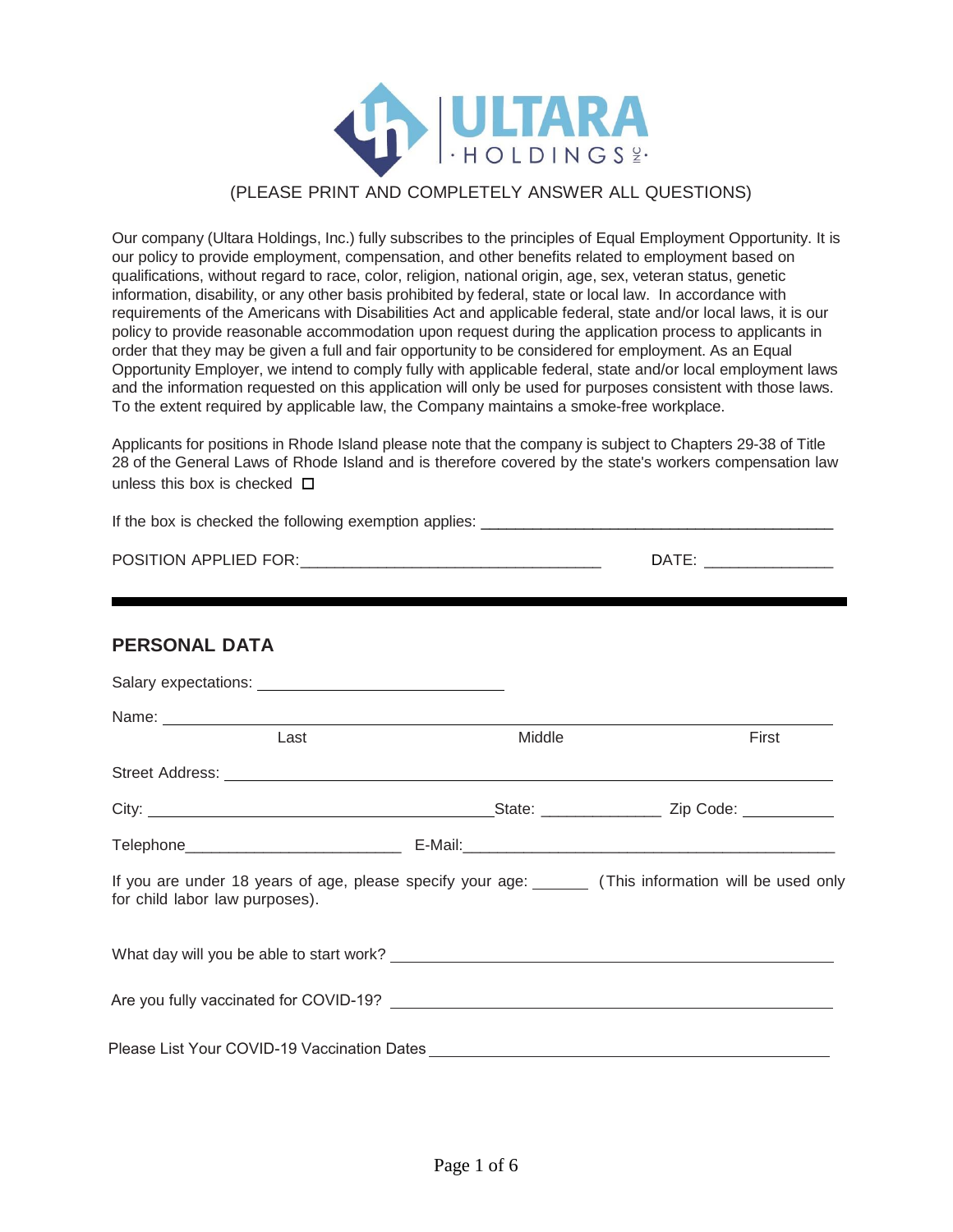Are there any days, shifts or hours you will not work? ☐ **Yes** ☐ **No** 

| If yes, please explain:                  |                      |
|------------------------------------------|----------------------|
| Are you available for out of town work?* | $\Box$ Yes $\Box$ No |
| Will you work overtime, if required?*    | $\Box$ Yes $\Box$ No |

**\*Note:** It is not necessary for you to identify unavailability for work because of religious observance or practice or any other protected classification. Subsequent to any job offer, we will consider whether a reasonable accommodation can be made.

Have you ever been found at fault in a civil action for an intentional tort (intentional commission of a wrongful act)?\* ☐ **Yes** ☐ **No**

**\*Note:** Answering "yes" does not automatically exclude you from further consideration of the position.

If you answered yes, include the nature of the intentional tort and the disposition of the action:

| How did you learn of our Company? |  |
|-----------------------------------|--|
|                                   |  |

Have you ever applied or worked at our Company before? ☐ **Yes** ☐ **No**

If yes, provide dates: \_\_\_\_\_\_\_\_\_\_\_\_\_\_\_\_\_\_\_\_\_\_\_\_\_\_\_\_\_\_\_\_\_\_\_\_\_\_\_\_\_\_\_\_\_\_\_\_\_\_\_\_\_\_\_\_\_\_\_\_\_\_\_\_\_\_

Are you legally authorized to work in the United States? ☐ **Yes** ☐ **No**

Will you now or in the future require sponsorship for employment visa status (e.g., H-1B visa status)? ☐ **Yes** ☐ **No**

**Note:** The Federal Immigration and Reform and Control Act of 1986 requires that a DHS Employment Eligibility Verification "Form I-9" be completed for every new hire and that within 3 business days of beginning work every new hire must present to the employer documentation establishing his/her identity and authorization to work. This federal requirement must be satisfied as a condition of employment.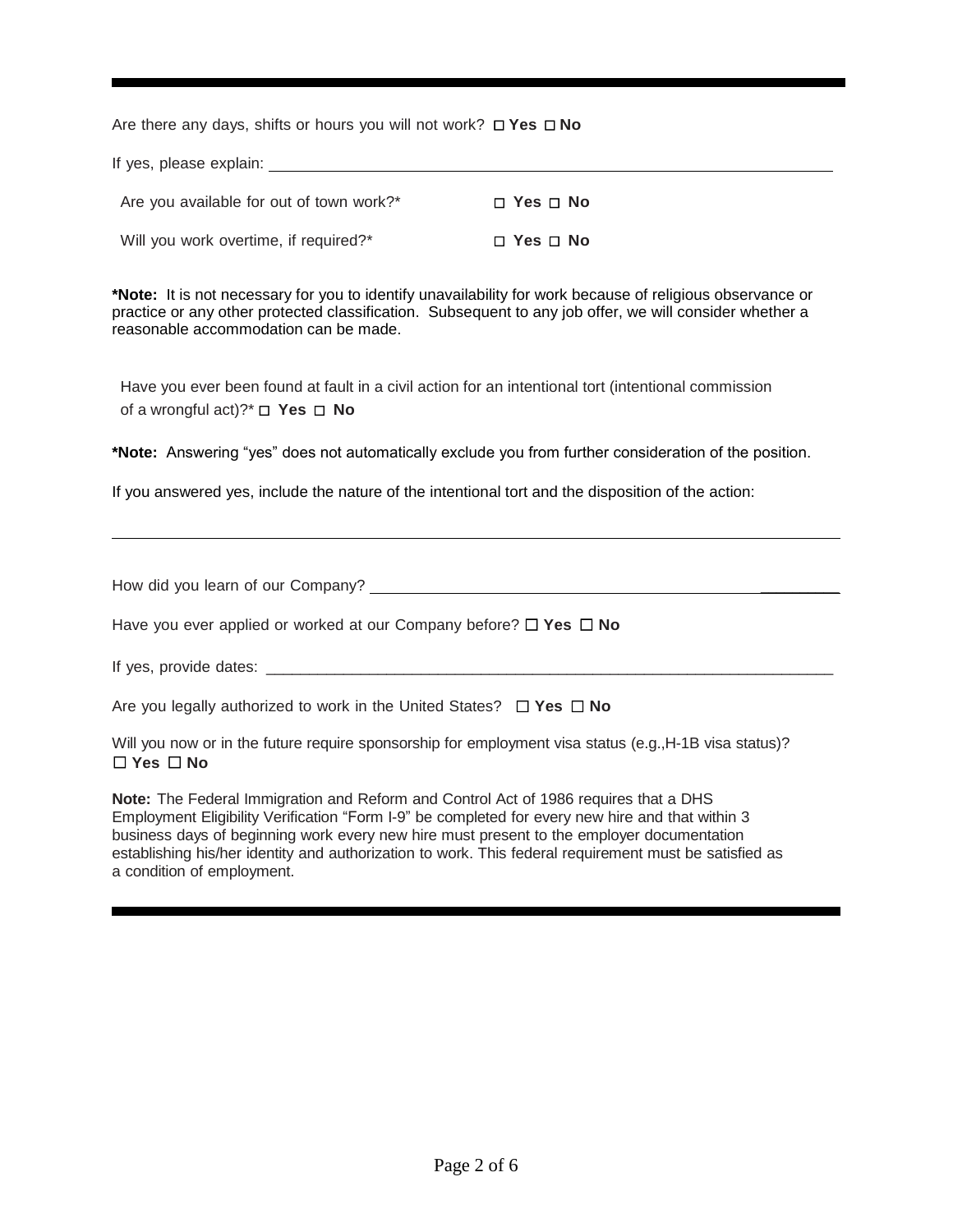### **DRIVING RECORD**

| State: State: | License No: ________________________ |
|---------------|--------------------------------------|
|               |                                      |
|               |                                      |
|               |                                      |
|               |                                      |

### **EDUCATION**

Describe any educational degrees, skills, training or experience you believe are relevant to the job applied for:

| Name, City and State of<br><b>Educational Institution</b> | <b>Graduated</b> |           | If no,<br><b>Degree</b>         |                                       | Type of<br><b>Degree</b> |  | <b>Minor</b>       | <b>Grade Point/</b> |
|-----------------------------------------------------------|------------------|-----------|---------------------------------|---------------------------------------|--------------------------|--|--------------------|---------------------|
|                                                           | <b>Yes</b>       | <b>No</b> | <b>Credits</b><br><b>Earned</b> | <b>Received or</b><br><b>Expected</b> | <b>Major</b>             |  | <b>Overall GPA</b> |                     |
| <b>High School</b>                                        |                  |           |                                 |                                       |                          |  |                    |                     |
| <b>College or University</b>                              |                  |           |                                 |                                       |                          |  |                    |                     |
| <b>Technical/GED</b>                                      |                  |           |                                 |                                       |                          |  |                    |                     |
| Licenses/<br><b>Certification/Other</b>                   |                  |           |                                 |                                       |                          |  |                    |                     |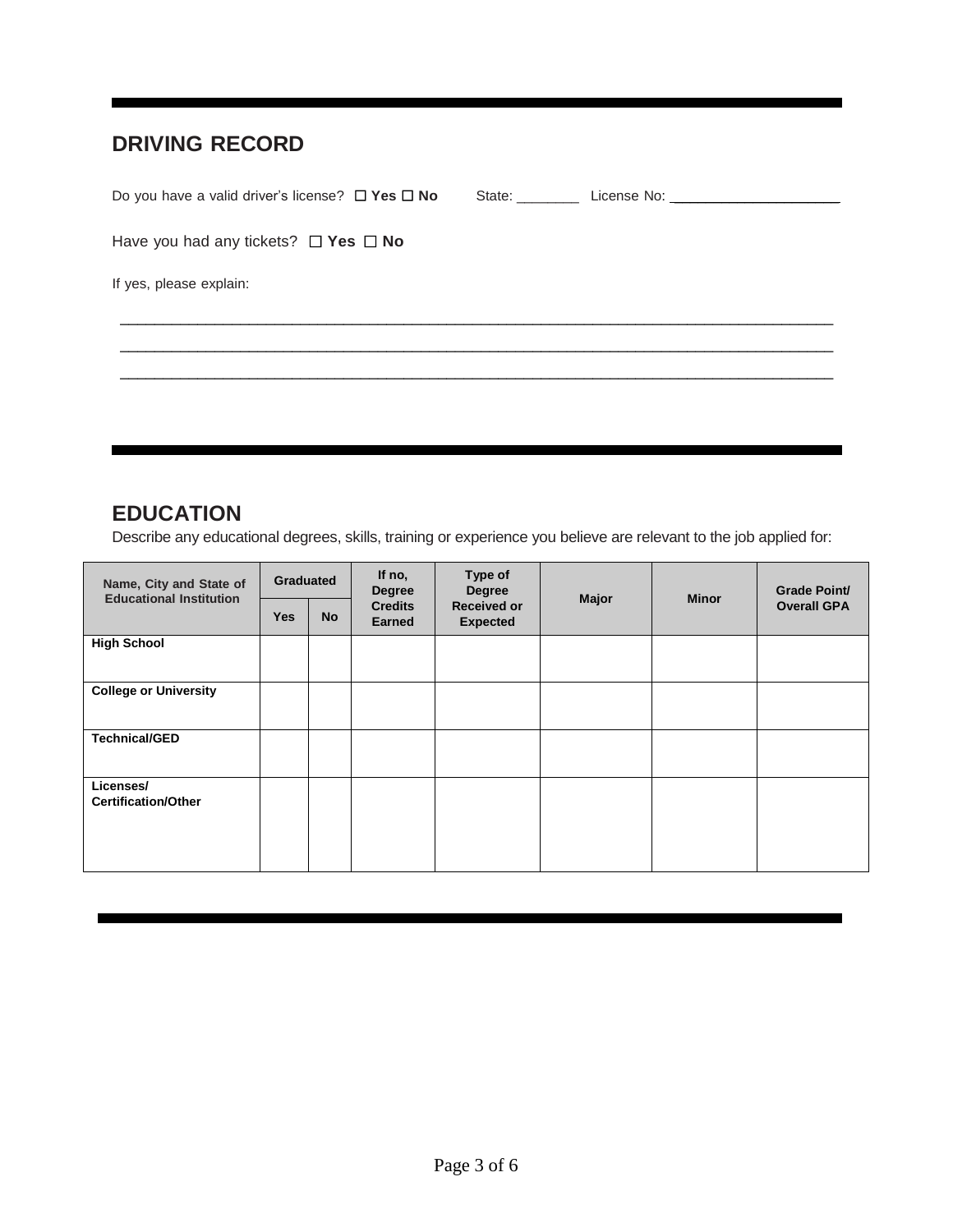## **EMPLOYMENT HISTORY:**

| Please complete for all full-time or part-time employment beginning with most recent employer. You may<br>include as part of your employment history any verified work performed on a volunteer basis. All applicants<br>should start with their most recent job, include military assignments and voluntary employment and provide ten<br>(10) years of history. (A separate sheet may be attached.) You must explain any gaps in your employment<br>history. |                                                                                                    |  |  |  |
|----------------------------------------------------------------------------------------------------------------------------------------------------------------------------------------------------------------------------------------------------------------------------------------------------------------------------------------------------------------------------------------------------------------------------------------------------------------|----------------------------------------------------------------------------------------------------|--|--|--|
|                                                                                                                                                                                                                                                                                                                                                                                                                                                                |                                                                                                    |  |  |  |
|                                                                                                                                                                                                                                                                                                                                                                                                                                                                |                                                                                                    |  |  |  |
|                                                                                                                                                                                                                                                                                                                                                                                                                                                                |                                                                                                    |  |  |  |
|                                                                                                                                                                                                                                                                                                                                                                                                                                                                | Dates Employed: From: __________To: ______________ Rate of Pay: Start: __________ Last: _________  |  |  |  |
|                                                                                                                                                                                                                                                                                                                                                                                                                                                                |                                                                                                    |  |  |  |
|                                                                                                                                                                                                                                                                                                                                                                                                                                                                |                                                                                                    |  |  |  |
|                                                                                                                                                                                                                                                                                                                                                                                                                                                                |                                                                                                    |  |  |  |
|                                                                                                                                                                                                                                                                                                                                                                                                                                                                | Dates Employed: From: ___________To: ______________ Rate of Pay: Start: __________ Last: _________ |  |  |  |
|                                                                                                                                                                                                                                                                                                                                                                                                                                                                |                                                                                                    |  |  |  |
|                                                                                                                                                                                                                                                                                                                                                                                                                                                                |                                                                                                    |  |  |  |
|                                                                                                                                                                                                                                                                                                                                                                                                                                                                |                                                                                                    |  |  |  |
|                                                                                                                                                                                                                                                                                                                                                                                                                                                                | Dates Employed: From: ___________To: ______________ Rate of Pay: Start: __________ Last: _________ |  |  |  |
|                                                                                                                                                                                                                                                                                                                                                                                                                                                                |                                                                                                    |  |  |  |
|                                                                                                                                                                                                                                                                                                                                                                                                                                                                |                                                                                                    |  |  |  |
|                                                                                                                                                                                                                                                                                                                                                                                                                                                                |                                                                                                    |  |  |  |
|                                                                                                                                                                                                                                                                                                                                                                                                                                                                |                                                                                                    |  |  |  |
|                                                                                                                                                                                                                                                                                                                                                                                                                                                                |                                                                                                    |  |  |  |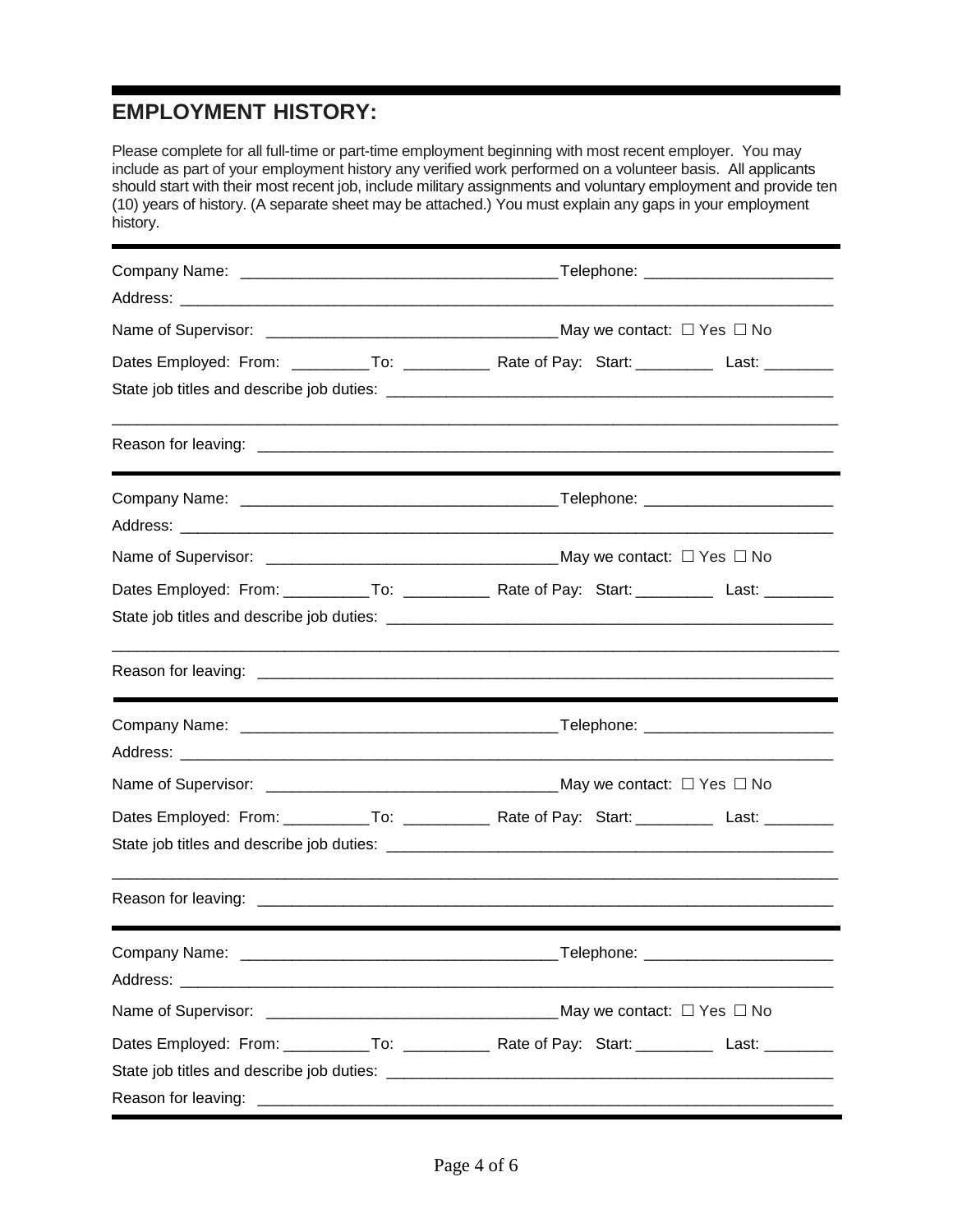Please explain any gaps in your employment history: \_\_\_\_\_\_\_\_\_\_\_\_\_\_\_\_\_\_\_\_\_\_\_\_\_\_\_\_

Have you ever been discharged or asked to resign from employment? ☐ **Yes** ☐ **No** If yes, explain:  $\Box$ 

Did you receive any discipline in your last 12 months of active employment with your previous employer?

□ Yes □ No If yes, please explain: <u>\_\_\_\_\_</u>

Were you given a performance evaluation within the last 12 months of active employment? ☐ **Yes** ☐ **No**

\_\_\_\_\_\_\_\_\_\_\_\_\_\_\_\_\_\_\_\_\_\_\_\_\_\_\_\_\_\_\_\_\_\_\_\_\_\_\_\_\_\_\_\_\_\_\_\_\_\_\_\_\_\_\_\_\_\_\_\_\_\_\_\_\_\_\_\_\_\_\_\_\_\_\_\_\_\_\_\_\_\_\_

If yes, what was the range of scores used and what was your score? \_\_\_\_\_\_\_\_\_\_\_\_\_\_\_\_\_\_\_\_\_\_\_\_\_\_\_\_

Have you signed any non-competition or non-solicitation agreement or any other kind of agreement with any other employer that might restrict you from working for the Company (you will be required to furnish a copy of the agreement if you are being considered for hire)?

\_\_\_\_\_\_\_\_\_\_\_\_\_\_\_\_\_\_\_\_\_\_\_\_\_\_\_\_\_\_\_\_\_\_\_\_\_\_\_\_\_\_\_\_\_\_\_\_\_\_\_\_\_\_\_\_\_\_\_\_\_\_\_\_\_\_\_\_\_\_\_\_\_\_\_\_\_\_\_\_\_\_\_

#### ☐ **Yes** ☐ **No**

If yes, please explain:

**PROFESSIONAL REFERENCES** (Please list three individuals unrelated to you with whom you have worked who know your qualifications for this position.)

| <b>NAME</b> | <b>ADDRESS</b> | <b>PHONE</b> | <b>RELATIONSHIP</b> |
|-------------|----------------|--------------|---------------------|
|             |                |              |                     |
|             |                |              |                     |
|             |                |              |                     |
|             |                |              |                     |
|             |                |              |                     |
|             |                |              |                     |
|             |                |              |                     |
|             |                |              |                     |
|             |                |              |                     |
|             |                |              |                     |
|             |                |              |                     |

#### **MILITARY** (Complete only if you served in the military.)

| Branch of Service:                                                                                        | Number of Years /Months of Service: |  |  |
|-----------------------------------------------------------------------------------------------------------|-------------------------------------|--|--|
| Rank at Discharge;                                                                                        | Date of Discharge:                  |  |  |
| Describe any military skills, training or experience you believe are relevant to the job you applied for: |                                     |  |  |

\_\_\_\_\_\_\_\_\_\_\_\_\_\_\_\_\_\_\_\_\_\_\_\_\_\_\_\_\_\_\_\_\_\_\_\_\_\_\_\_\_\_\_\_\_\_\_\_\_\_\_\_\_\_\_\_\_\_\_\_\_\_\_\_\_\_\_\_\_\_\_\_\_\_\_\_\_\_\_\_\_\_\_ \_\_\_\_\_\_\_\_\_\_\_\_\_\_\_\_\_\_\_\_\_\_\_\_\_\_\_\_\_\_\_\_\_\_\_\_\_\_\_\_\_\_\_\_\_\_\_\_\_\_\_\_\_\_\_\_\_\_\_\_\_\_\_\_\_\_\_\_\_\_\_\_\_\_\_\_\_\_\_\_\_\_\_